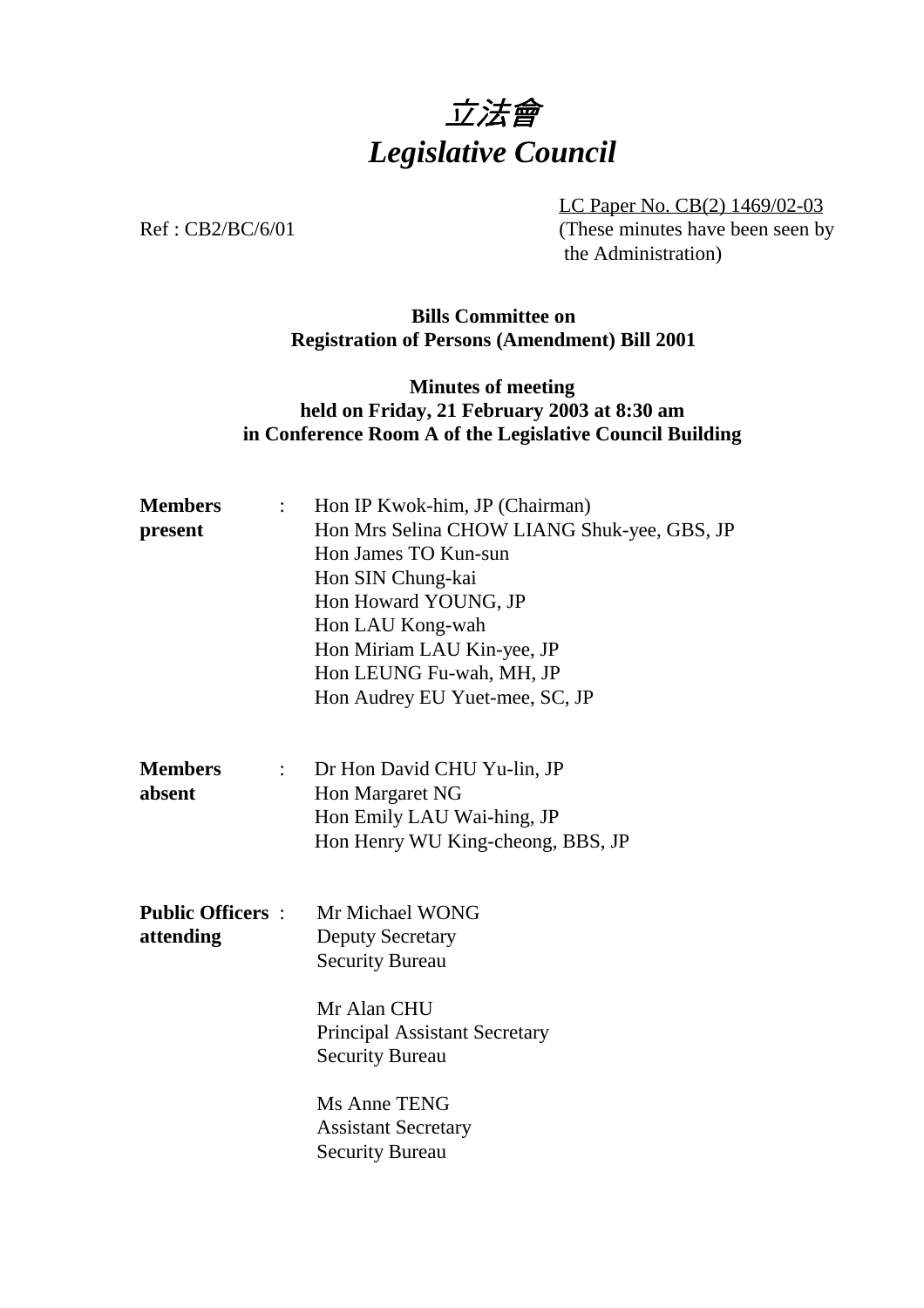|                               | Mr Michael STONE<br>E-government Coordinator<br>Commerce, Industry and Technology Bureau         |
|-------------------------------|--------------------------------------------------------------------------------------------------|
|                               | Ms Joyce TAM<br><b>Principal Assistant Secretary</b><br>Commerce, Industry and Technology Bureau |
|                               | Miss Sabrina LAW<br><b>Assistant Secretary</b><br>Commerce, Industry and Technology Bureau       |
|                               | Mr Gilbert MO<br>Deputy Law Draftsman<br>Department of Justice                                   |
|                               | Mr WONG Tat-po<br>Deputy Director<br><b>Immigration Department</b>                               |
|                               | Mr Raymond WONG Wai-man<br><b>Assistant Director</b><br><b>Immigration Department</b>            |
|                               | Mr TSOI Hon-kuen<br><b>Assistant Director</b><br><b>Immigration Department</b>                   |
| <b>Clerk</b> in<br>attendance | <b>Mrs Sharon TONG</b><br>Chief Assistant Secretary (2)1                                         |
| <b>Staff</b> in<br>attendance | Mr Arthur CHEUNG<br>Senior Assistant Legal Adviser 2                                             |
|                               | Mr Raymond LAM<br>Senior Assistant Secretary (2)5                                                |
|                               |                                                                                                  |

# **I. Meeting with the Administration**

The Bills Committee deliberated (index of proceedings attached at **Annex**).

2. The Bills Committee requested the Administration to consider the following and provide a written response -

 $\gamma$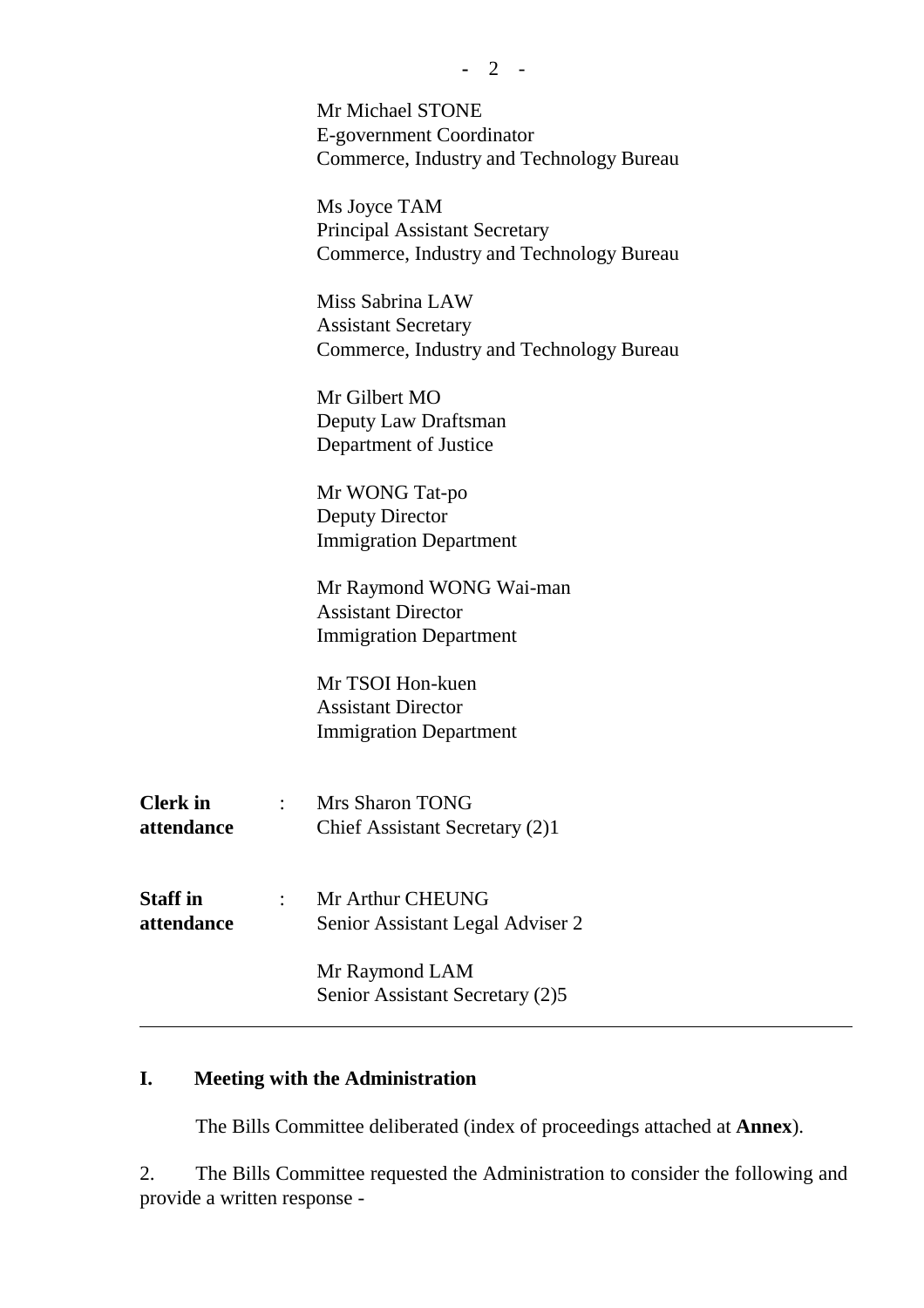- (a) whether the expression "template included in an identity card" in the proposed regulation 2(1)(b) of the Registration of Persons (ROP) Regulations should be amended along the line of "template included in the chip in an identity card";
- (b) whether a cardholder should be required to report changes of all the particulars furnished to a registration officer under regulation 4(1)(b);
- (c) revising regulation  $4(1)(b)$  to set out particulars furnished to a registration officer on a mandatory basis and particulars furnished on an optional basis;
- (d) amending the heading of the proposed regulation 4A to clarify that the proposed regulation referred to non-ROP related particulars and data;
- (e) providing for the withdrawal by a cardholder of his consent for the inclusion of non-immigration related information in his identity card in the legislation;
- (f) providing in the proposed regulation 12(1A) that the access with an approved smartcard reader by a cardholder to information in his identity card would be an access with lawful authority;
- (g) revising the proposed regulation  $21(1)$  to the effect that :
	- (i) the burden of proof was in relation to the Commissioner's consideration of an application for an identity card; or
	- (ii) the Commissioner would not be responsible for the truth of the contents set out in the proposed regulation  $21(1)(a)$  and (b);
- (h) providing the definition for the term "notary public" in regulation 23 of the ROP Regulations (i.e. proposed new section 9A of the ROP Ordinance), and whether there was a need to revise regulation 23 to clarify that an authentication should be made by a notary public of the place where the applicant was living;
- (i) incorporating in an application form relating to regulation  $4(1)(b)$  a statement that the particulars furnished in the form would not affect the applicant's nationality;
- (j) incorporating the Chinese version of ", by using a portable smartcard reader" in the expression "該㆟員或成員可" before the Chinese version of the proposed new regulation  $11A(1)(c)$  to bring it in line with the drafting of the English counterpart; and
- (k) replacing the term "smartcard" in the Bill with "identity card".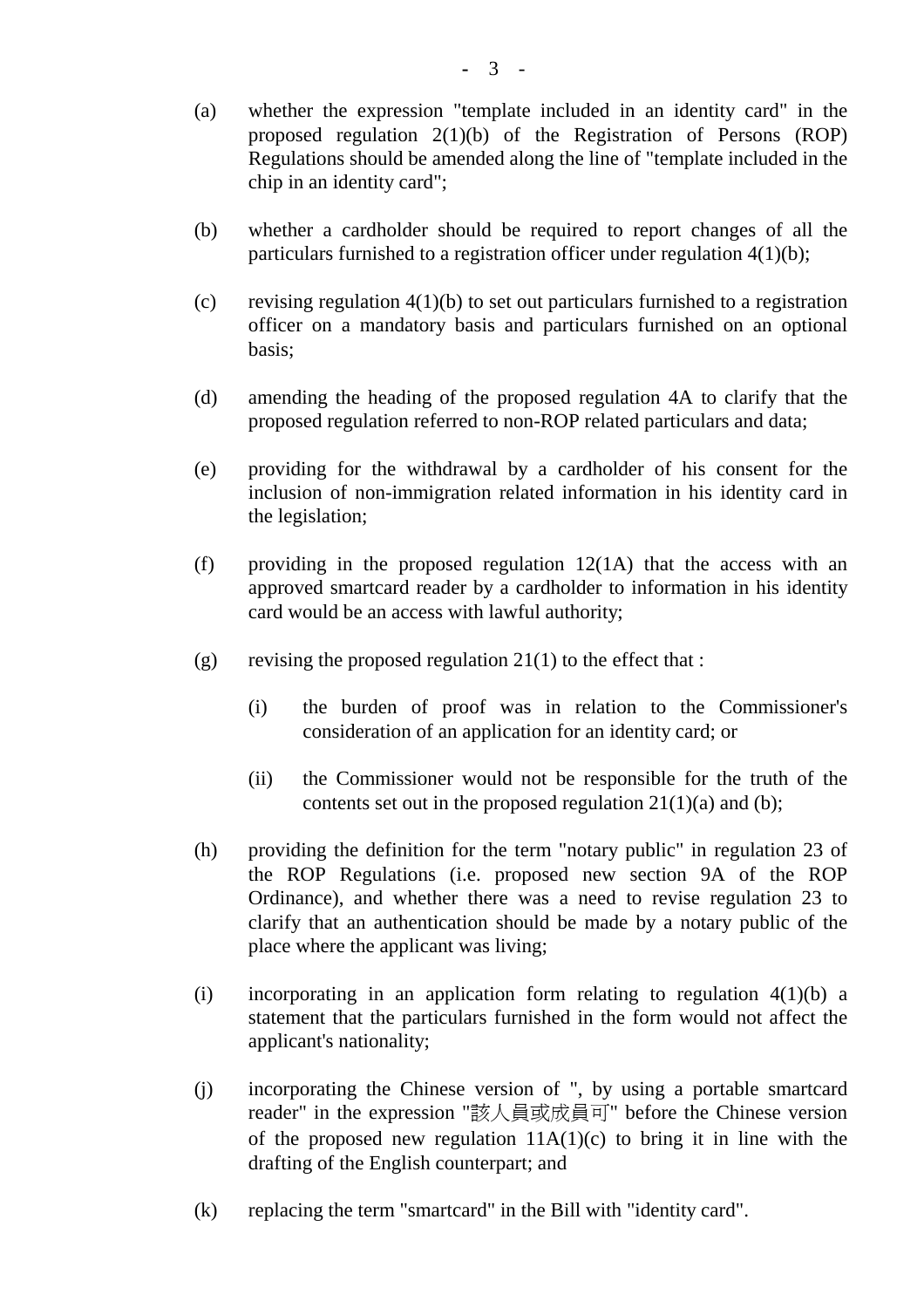3. Mr James TO expressed concern that non-immigration related information might be added to an identity card by the Commissioner of Registration at will by way of the power conferred on him under paragraph 1(g) of Schedule 1 to ROP Regulations. The Administration undertook to address Mr TO's concern in its Committee Stage amendment (CSA) to be proposed to require the consent of cardholder for inclusion of non-immigration information in the identity card.

4. The Administration undertook to provide information explaining the procedures for a person to give up his Chinese nationality and the revised CSAs to be proposed by the Administration.

### **II. Date of next meeting**

5. The Bills Committee noted that the next meeting had been scheduled for Friday, 28 February 2003 at 8:30 am to continue discussion with the Administration.

6. The meeting ended at 12:15 pm.

Council Business Division 2 Legislative Council Secretariat 13 March 2003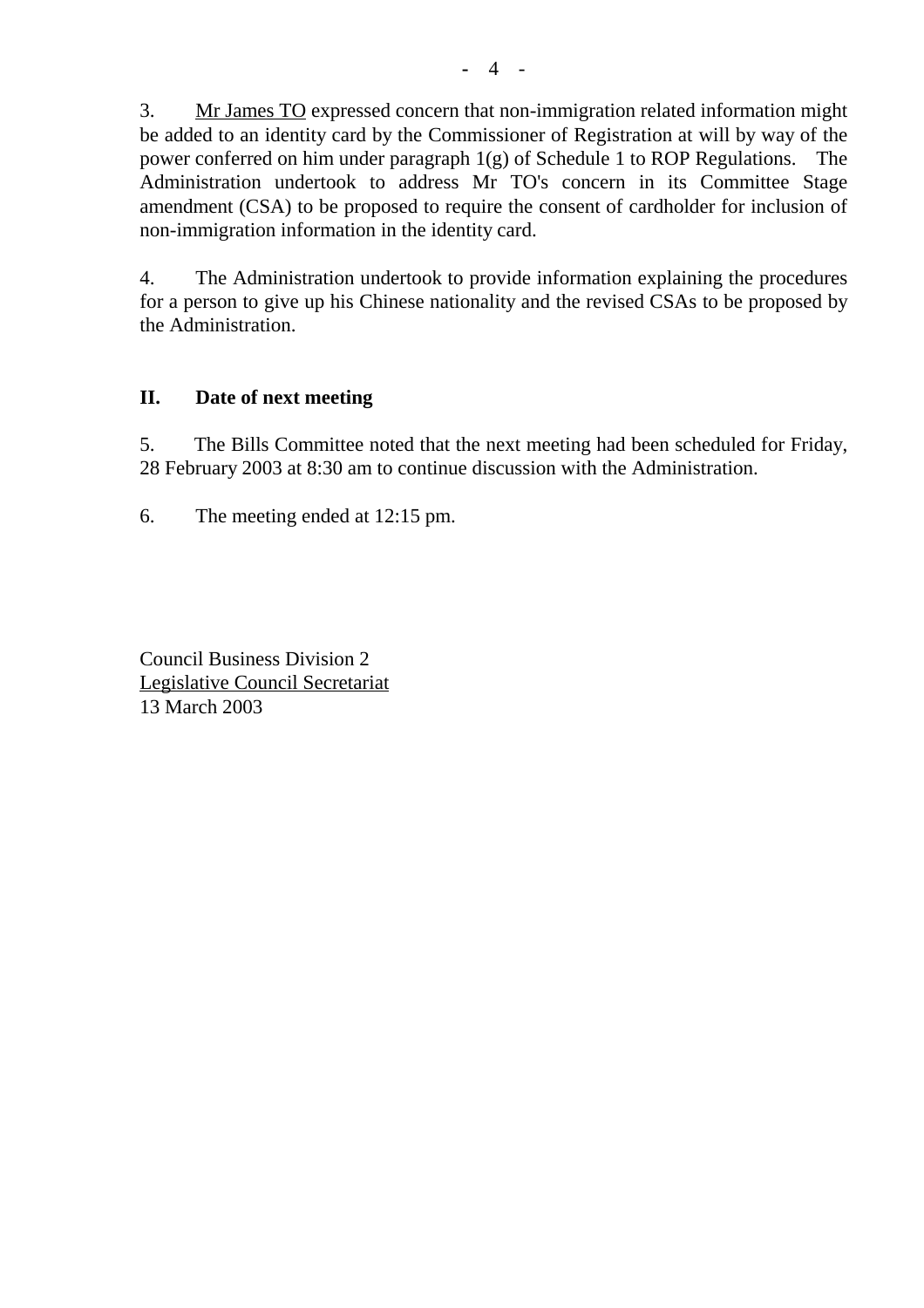## **Proceedings of the meeting of the Bills Committee on Registration of Persons (Amendment) Bill 2001 on Friday, 21 February 2003 at 8:30 am in Conference Room A of the Legislative Council Building**

| <b>Time</b><br><b>Speaker</b><br>marker      | Subject(s)                                                                                                                                                                                                                 | <b>Action</b><br><b>Required</b>                                        |
|----------------------------------------------|----------------------------------------------------------------------------------------------------------------------------------------------------------------------------------------------------------------------------|-------------------------------------------------------------------------|
| 000000-<br>Chairman                          | Relevant papers                                                                                                                                                                                                            |                                                                         |
| 000335                                       |                                                                                                                                                                                                                            |                                                                         |
| 000336-<br>Admin                             | Briefing on the proposed amendments in page 8                                                                                                                                                                              |                                                                         |
| 000431                                       | of the Chinese version of LC Paper No.<br>$CB(2)1124/02-03(01)$                                                                                                                                                            |                                                                         |
| 000432-<br>SALA <sub>2</sub>                 | Whether reference should be made in                                                                                                                                                                                        |                                                                         |
| 000659<br>Admin                              | paragraph (a) of the proposed definition of<br>"portable smartcard reader" to information in<br>the proposed Schedule 5 to the Registration of<br>Persons (ROP) Regulations                                                |                                                                         |
| 000700-<br>Hon Audrey EU<br>000947<br>Admin  | Chinese counterpart of the term "reproduce"                                                                                                                                                                                |                                                                         |
| 000948-<br>SALA <sub>2</sub>                 | Whether the expression "template included in                                                                                                                                                                               |                                                                         |
| 001459<br>Admin                              | an identity card" in the proposed regulation                                                                                                                                                                               |                                                                         |
| Chairman                                     | $2(1)(b)$ of ROP Regulations should be amended<br>along the line of "template included in the chip<br>in an identity card"                                                                                                 |                                                                         |
| 001500-<br>[Meeting]<br>001844<br>suspended] |                                                                                                                                                                                                                            |                                                                         |
| 001845-<br>Chairman<br>001958<br>Admin       | Whether the expression "template included in<br>an identity card" in the proposed regulation<br>$2(1)(b)$ of ROP Regulations should be amended<br>along the line of "template included in the chip<br>in an identity card" | <b>Admin to consider</b><br>whether the expression<br>should be amended |
| 001959-<br>Hon SIN Chung-                    | Access to information stored in an identity card                                                                                                                                                                           |                                                                         |
| 002416<br>kai<br>Admin                       | with an unauthorised smartcard reader                                                                                                                                                                                      |                                                                         |
| 002417-<br>Chairman                          | Briefing on the proposed amendments in page                                                                                                                                                                                |                                                                         |
| 002752<br>Admin                              | 11 of the Chinese version of LC Paper No.<br>$CB(2)1124/02-03(01)$                                                                                                                                                         |                                                                         |
| 002753-<br>Hon SIN Chung-                    | Amending the heading of the proposed                                                                                                                                                                                       | <b>Admin to consider</b>                                                |
| 003045<br>kai                                | regulation 4A to clarify that the proposed                                                                                                                                                                                 | amending the heading                                                    |
| Hon Miriam<br>LAU                            | regulation referred to non-ROP related<br>particulars and data                                                                                                                                                             | of the proposed                                                         |
| Admin                                        |                                                                                                                                                                                                                            | regulation 4A                                                           |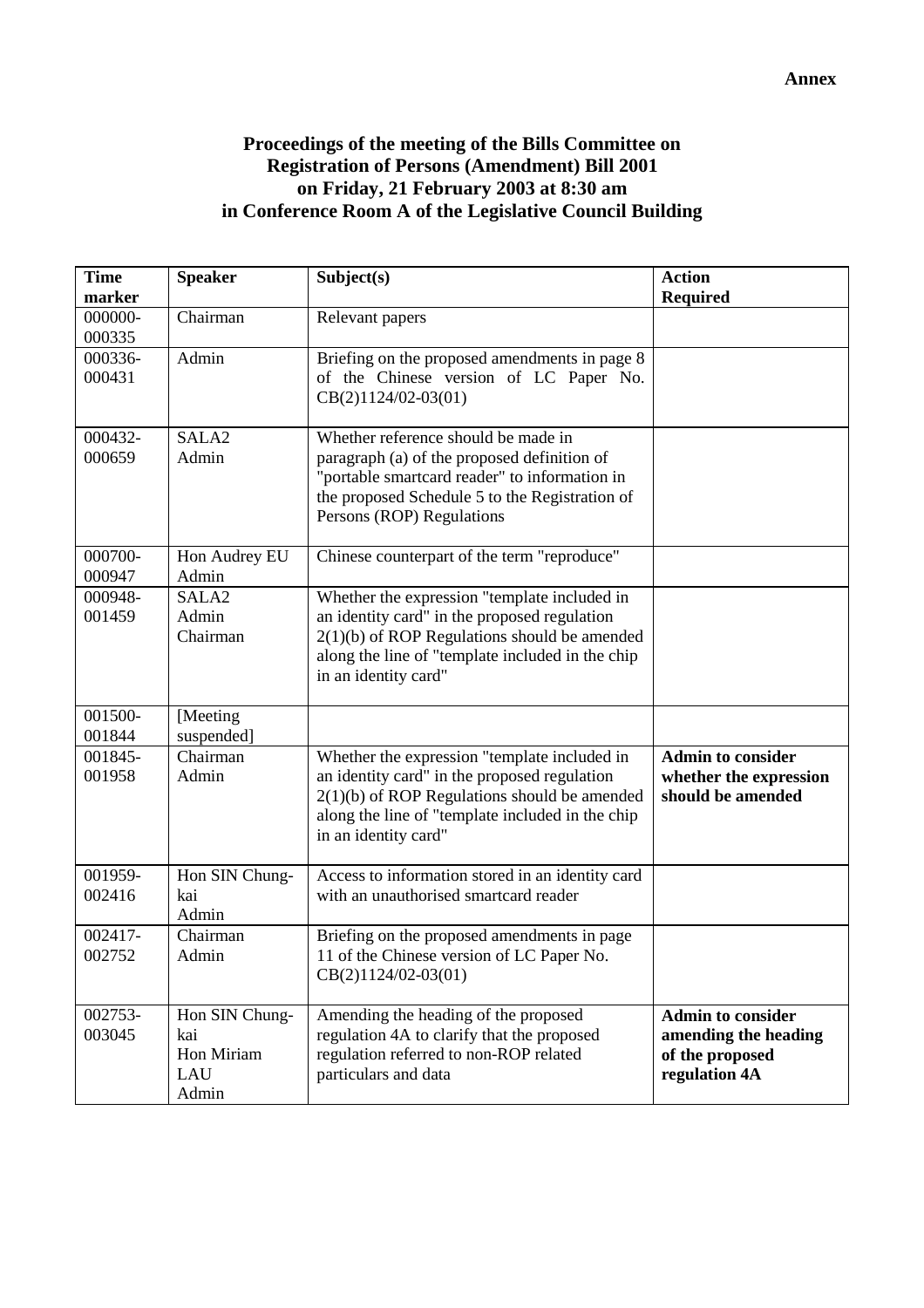| 003046-<br>004502 | SALA <sub>2</sub><br>Chairman<br>Hon Miriam<br>LAU<br>Admin                                          | Providing for the withdrawal by a cardholder of<br>his consent for the inclusion of non-<br>immigration related information in his identity<br>card in the legislation | <b>Admin to consider</b><br>providing for the<br>withdrawal by a<br>cardholder of his<br>consent for the inclusion<br>of non-immigration<br>related information in<br>his identity card in the<br>legislation |
|-------------------|------------------------------------------------------------------------------------------------------|------------------------------------------------------------------------------------------------------------------------------------------------------------------------|---------------------------------------------------------------------------------------------------------------------------------------------------------------------------------------------------------------|
| 004503-<br>004626 | Admin                                                                                                | Briefing on the proposed amendments in page<br>14 of the Chinese version of LC Paper No.<br>CB(2)1124/02-03(01)                                                        |                                                                                                                                                                                                               |
| 004627-<br>004644 | SALA <sub>2</sub><br>Admin                                                                           | Whether a regulation under the proposed<br>regulation 11B of ROP Regulations was<br>subsidiary legislation                                                             |                                                                                                                                                                                                               |
| 004645-<br>004724 | Admin                                                                                                | Briefing on the proposed amendments in page<br>15 of the Chinese version of LC Paper No.<br>CB(2)1124/02-03(01)                                                        |                                                                                                                                                                                                               |
| 004725-<br>005417 | SALA <sub>2</sub><br>Admin                                                                           | Amendments to the proposed regulation 12(2)<br>of ROP Regulations                                                                                                      |                                                                                                                                                                                                               |
| 005418-<br>012717 | Hon SIN Chung-<br>kai<br>Hon James TO<br>Hon Miriam<br>LAU<br>SALA <sub>2</sub><br>Chairman<br>Admin | "Lawful authority" and "reasonable excuse" in<br>the proposed regulation $12(1A)$                                                                                      |                                                                                                                                                                                                               |
| 012718-<br>012917 | Hon James TO<br>Admin                                                                                | Whether the Administration had the right to<br>require a cardholder to surrender his identity<br>card at any time                                                      |                                                                                                                                                                                                               |
| 012918-<br>013133 | Hon LAU Kong-<br>wah<br>Admin                                                                        | Need for adding "抄錄, 複製" in the proposed<br>regulation $12(1A)$ of ROP Regulations                                                                                     |                                                                                                                                                                                                               |
| 013134-<br>013206 | Hon James TO<br>Admin                                                                                | Whether proposed regulation $12(1A)$ of ROP<br>Regulations referred to acts within the territory<br>of Hong Kong                                                       |                                                                                                                                                                                                               |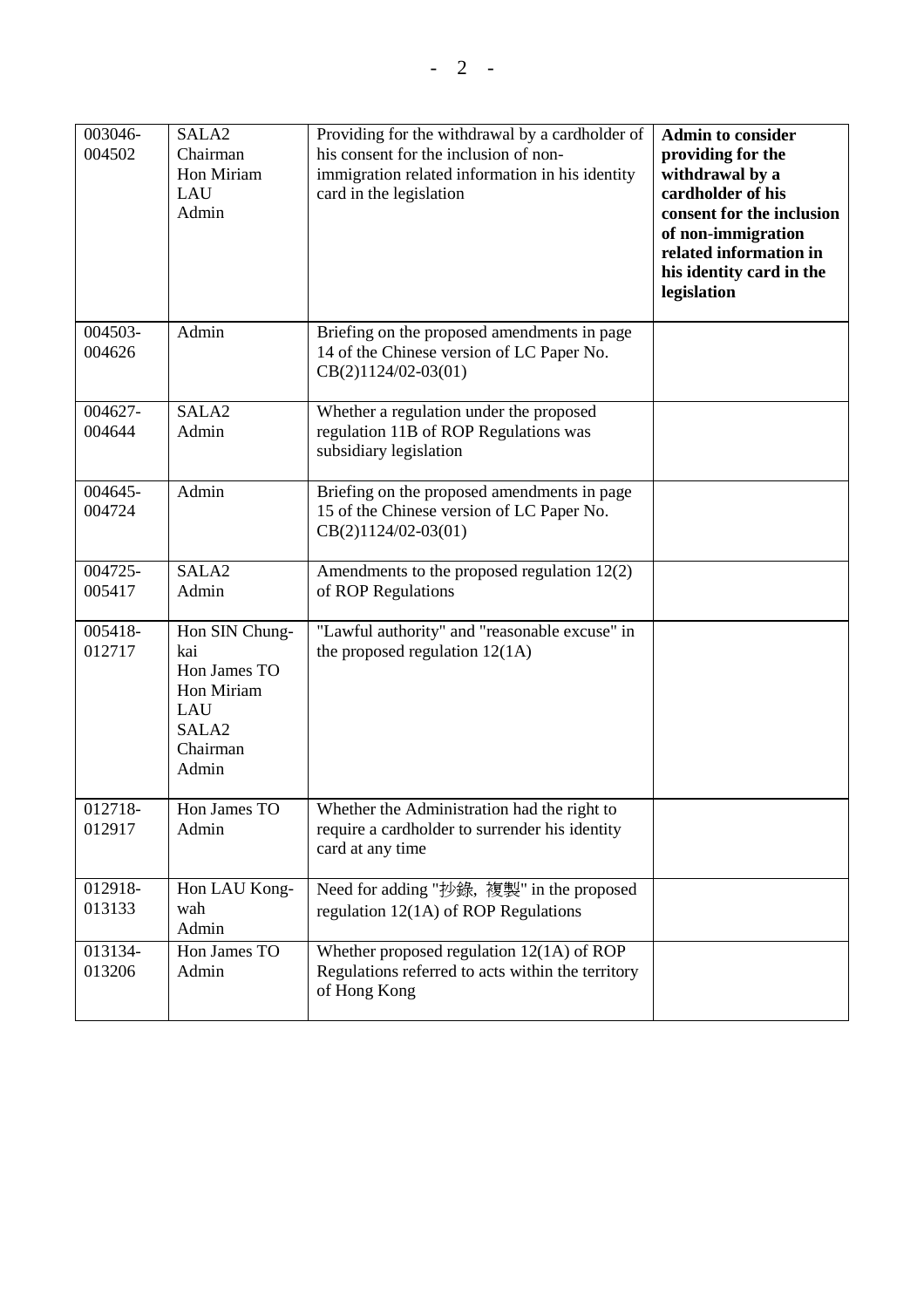| 013207-<br>014232<br>014233-<br>020059 | SALA <sub>2</sub><br>Hon Miriam<br>LAU<br>Chairman<br>Admin<br>[Meeting]<br>suspended] | Providing in the proposed regulation $12(1A)$<br>that the access with an approved smartcard<br>reader by a cardholder to information in his<br>identity card would be an access with lawful<br>authority                                                                                                                                         | <b>Admin to consider</b><br>providing in the<br>proposed regulation<br>$12(1A)$ that the access<br>with an approved<br>smartcard reader by a<br>cardholder to<br>information in his<br>identity card would be<br>an access with lawful<br>authority                                                                                                                                               |
|----------------------------------------|----------------------------------------------------------------------------------------|--------------------------------------------------------------------------------------------------------------------------------------------------------------------------------------------------------------------------------------------------------------------------------------------------------------------------------------------------|---------------------------------------------------------------------------------------------------------------------------------------------------------------------------------------------------------------------------------------------------------------------------------------------------------------------------------------------------------------------------------------------------|
| 020100-<br>022118                      | Chairman<br>SALA <sub>2</sub><br>Hon James TO<br>Admin                                 | Revising the proposed regulation $21(1)$ to the<br>effect that the burden of proof was in relation to<br>the Commissioner's consideration of an<br>application for an identity card or the<br>Commissioner would not be responsible for the<br>truth of the contents set out in the proposed<br>regulation $21(1)(a)$ and (b)                    | <b>Admin to consider</b><br>revising the proposed<br>regulation $21(1)$                                                                                                                                                                                                                                                                                                                           |
| 022119-<br>022131                      | Admin                                                                                  | Briefing on the proposed amendments in page<br>17 of the Chinese version of LC Paper No.<br>$CB(2)1124/02-03(01)$                                                                                                                                                                                                                                |                                                                                                                                                                                                                                                                                                                                                                                                   |
| 022132-<br>022731                      | Hon James TO<br>Hon Miriam<br>LAU<br>Chairman<br>SALA <sub>2</sub><br>Admin            | Providing the definition for the term "notary<br>public" in regulation 23 of ROP Regulations<br>(i.e. proposed new section 9A of ROP<br>Ordinance), and to consider whether there was<br>a need to revise regulation 23 to clarify that an<br>authentication should be made by a notary<br>public of the place where the applicant was<br>living | <b>Admin to consider</b><br>providing the definition<br>for the term "notary<br>public" in regulation 23<br>of ROP Regulations (i.e.<br>proposed new section<br>9A of ROP Ordinance),<br>and to consider whether<br>there was a need to<br>revise regulation 23 to<br>clarify that an<br>authentication should<br>be made by a notary<br>public of the place<br>where the applicant was<br>living |
| 022732-<br>023003                      | Chairman<br>Admin                                                                      | Briefing on the proposed amendments in page<br>18 of the Chinese version of LC Paper No.<br>$CB(2)1124/02-03(01)$                                                                                                                                                                                                                                |                                                                                                                                                                                                                                                                                                                                                                                                   |
| 023004-<br>023107                      | Hon James TO<br>Admin                                                                  | Circumstances under which an identity card<br>would be sent to an applicant under regulation<br>27(2)(a)                                                                                                                                                                                                                                         |                                                                                                                                                                                                                                                                                                                                                                                                   |
| 023108-<br>023122                      | Admin                                                                                  | Briefing on the proposed amendments in page<br>19 of the Chinese version of LC Paper No.<br>CB(2)1124/02-03(01)                                                                                                                                                                                                                                  |                                                                                                                                                                                                                                                                                                                                                                                                   |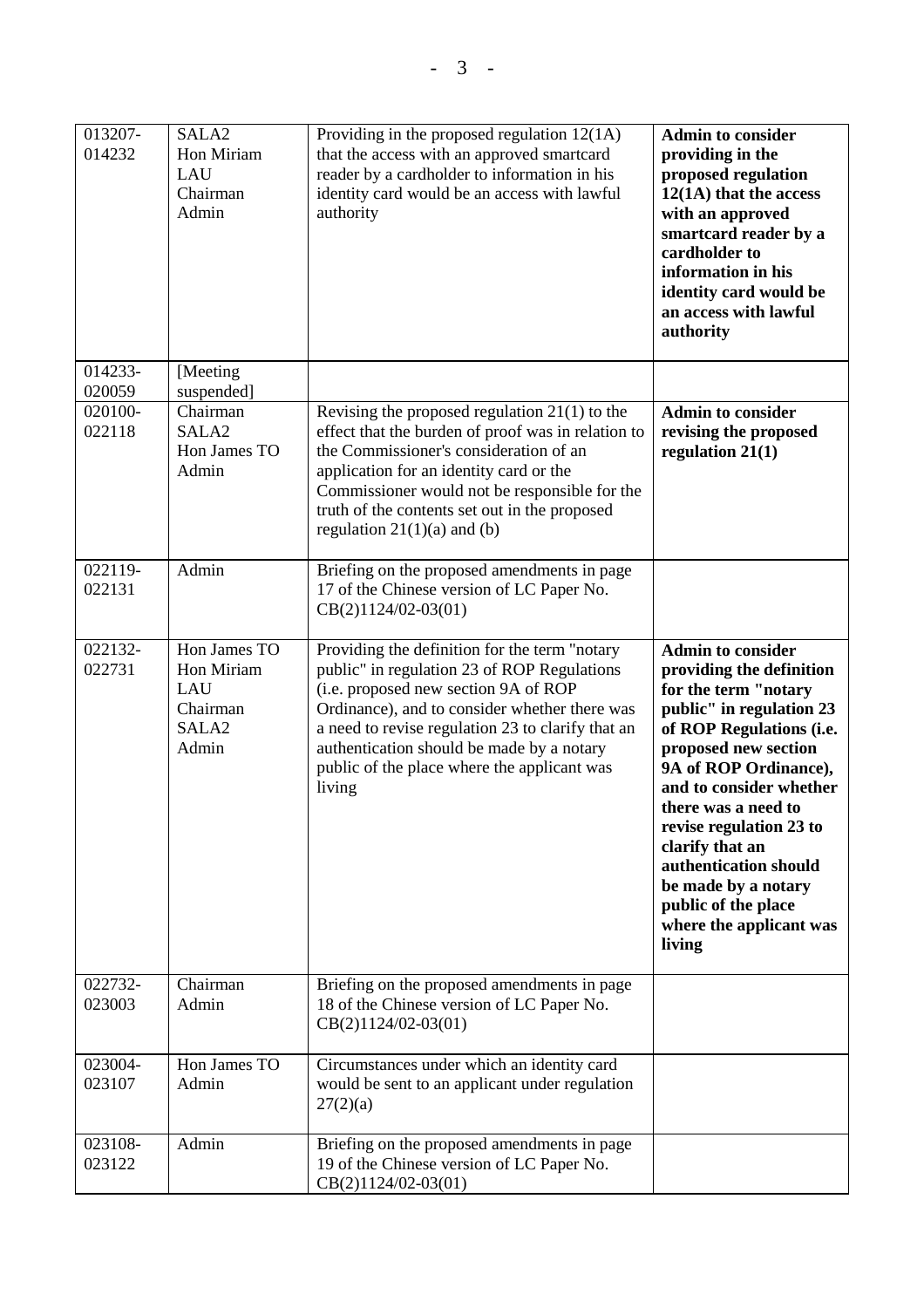| 023123-<br>023621 | SALA <sub>2</sub><br>Hon James TO<br>Admin                                                                           | Whether reference should be made in Schedule<br>1 to information in the proposed Schedule 5 of<br><b>ROP Regulations</b>                                                                                                                                                                                                                                                                                                                                 |                                                                                                                                                                                                                                                                                                                                                                                                   |
|-------------------|----------------------------------------------------------------------------------------------------------------------|----------------------------------------------------------------------------------------------------------------------------------------------------------------------------------------------------------------------------------------------------------------------------------------------------------------------------------------------------------------------------------------------------------------------------------------------------------|---------------------------------------------------------------------------------------------------------------------------------------------------------------------------------------------------------------------------------------------------------------------------------------------------------------------------------------------------------------------------------------------------|
| 023622-<br>024016 | Hon James TO<br>Admin                                                                                                | Whether non-immigration-related information<br>might be added to an identity card by the<br>Commissioner of Registration at will by way of<br>the power conferred on him under paragraph<br>$1(g)$ of Schedule 1 to ROP Regulations and<br>addressing the issue in the Committee Stage<br>amendment to be proposed by the<br>Administration to require the consent of<br>cardholder for inclusion of non-immigration<br>information in the identity card |                                                                                                                                                                                                                                                                                                                                                                                                   |
| 024017-<br>024037 | Chairman<br>Admin                                                                                                    | Briefing on the proposed amendments in page<br>19 of the Chinese version of LC Paper No.<br>$CB(2)1124/02-03(01)$                                                                                                                                                                                                                                                                                                                                        |                                                                                                                                                                                                                                                                                                                                                                                                   |
| 024038-<br>024402 | Hon LAU Kong-<br>wah<br>Chairman<br>Hon Miriam<br>LAU<br>Admin                                                       | Whether there would be changes to the fees<br>specified in Schedule 2 to ROP Regulations                                                                                                                                                                                                                                                                                                                                                                 |                                                                                                                                                                                                                                                                                                                                                                                                   |
| 024403-<br>024601 | Admin                                                                                                                | Briefing on the proposed amendments in page<br>21 of the Chinese version of LC Paper No.<br>$CB(2)1124/02-03(01)$                                                                                                                                                                                                                                                                                                                                        |                                                                                                                                                                                                                                                                                                                                                                                                   |
| 024602-<br>024804 | Hon LAU Kong-<br>wah<br>Admin<br>Chairman                                                                            | Contents of a certificate referred to in the<br>proposed Schedule 5 to ROP Regulations                                                                                                                                                                                                                                                                                                                                                                   |                                                                                                                                                                                                                                                                                                                                                                                                   |
| 024805-<br>024829 | SALA <sub>2</sub><br>Admin<br>Chairman                                                                               | Whether the term "Governor" in the Schedule<br>to Specification of Public Offices (Cap.1 sub.<br>leg.) would be amended as "Chief Executive"                                                                                                                                                                                                                                                                                                             |                                                                                                                                                                                                                                                                                                                                                                                                   |
| 024830-<br>032639 | Hon James TO<br>Hon Miriam<br>LAU<br>Chairman<br>Hon LAU Kong-<br>wah<br>Hon Audrey EU<br>Admin<br>SALA <sub>2</sub> | Whether a cardholder should be required to<br>report changes of all the particulars furnished to<br>a registration officer under regulation $4(1)(b)$ ;<br>revising regulation $4(1)(b)$ to set out particulars<br>furnished to a registration officer on a<br>mandatory basis and particulars furnished on an<br>optional basis                                                                                                                         | <b>Admin to consider</b><br>whether a cardholder<br>should be required to<br>report changes of all the<br>particulars furnished to<br>a registration officer<br>under regulation<br>$4(1)(b)$ ; and to consider<br>revising regulation<br>$4(1)(b)$ to set out<br>particulars furnished to<br>a registration officer on<br>a mandatory basis and<br>particulars furnished on<br>an optional basis |